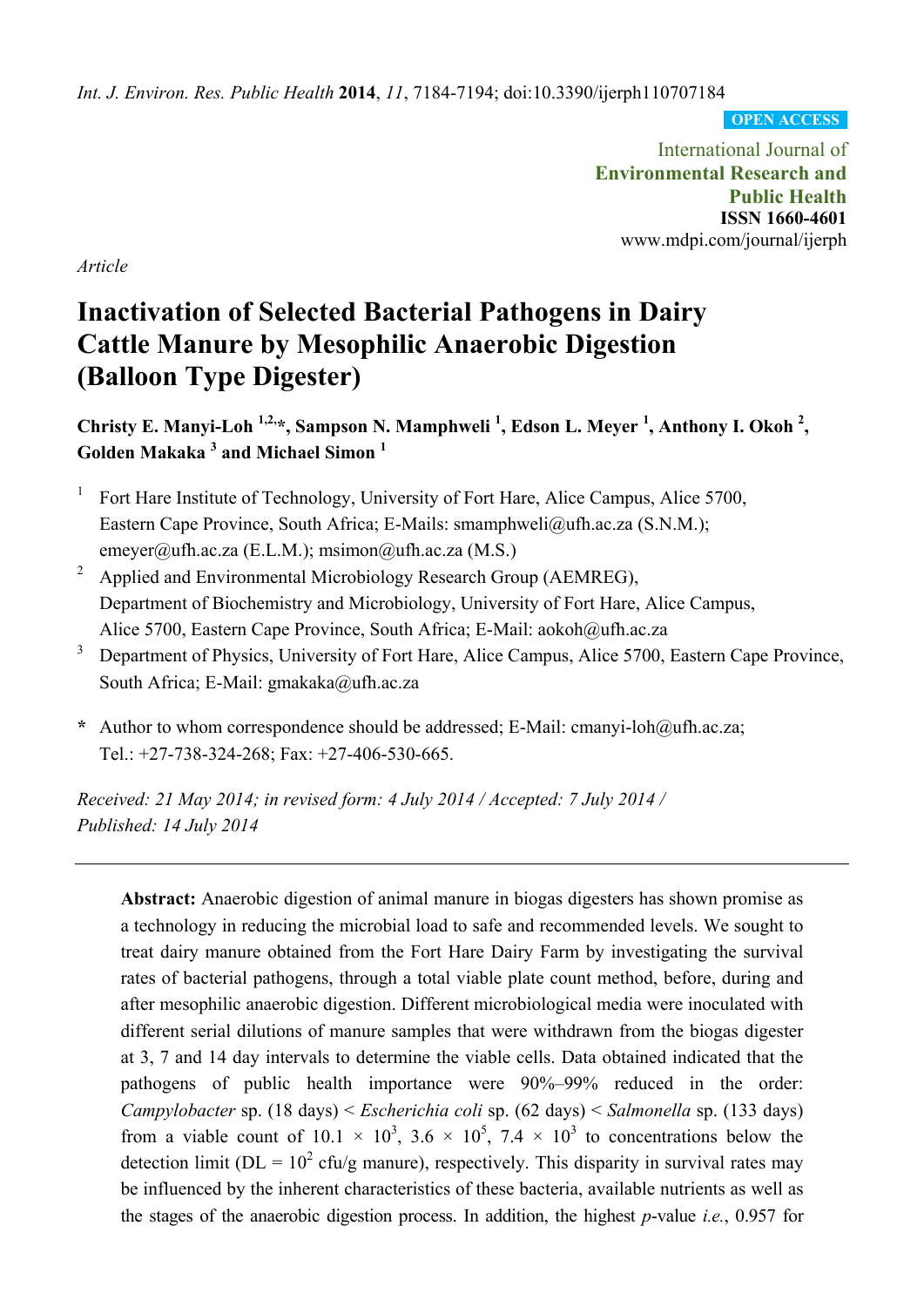*E. coli* showed the statistical significance of its model and the strongest correlation between its reductions with days of digestion. In conclusion, the results demonstrated that the specific bacterial pathogens in manure can be considerably reduced through anaerobic digestion after 133 days.

**Keywords:** anaerobic digestion; dairy manure; enteropathogens; viable counts; regression models; South Africa

#### **1. Introduction**

Public health and environmental hazards linked to livestock practices and their generated wastes are becoming a major challenge of local, national and global concern. This is because the animal wastes are most times not disposed of properly as they are employed as soil conditioners and fertilizers on agricultural land to improve soil quality for better crop yield [1]. In particular, Grewal *et al.* [2] highlighted that most dairy wastes are largely stored as a liquid in a lagoon, or as solid manure, packed into piles after which they are employed for land application. However, in the liquid form, manure has the potential to contaminate soil and surface water bodies through infiltration and/or runoff and present noxious odors. Livestock manure usually contains a diverse group of microorganisms, including bacteria, protozoa and viruses that can cause infections in humans and/or animals if not properly managed and contained [3]. Bacteria that have been well documented in manure include *Salmonella* sp., *E. coli* and *Campylobacter* species which are associated with human gastrointestinal infections, therefore manure is a potential source of contamination [4].

Clearly, to assess the threat posed by the aforementioned bacterial pathogens in the manure, the levels/survival rates of these pathogens need to be evaluated, which in turn determines the potential of the manure to cause contamination/infection [5]. This information can be obtained by viable plate count methods to monitor the duration of survival of pathogenic microorganisms shed in the animal wastes [6]. The survival rates of the bacterial pathogens reported in animal wastes can be influenced by the physico-chemical characteristics of the wastes and microbial competition. More elaborately, the level of these pathogens in manure is influenced by the physicochemical characteristic of the manure, which is dependent on the weather and soil conditions (*i.e.*, geographical location) [7] and also influenced by other factors such as age and species of the animal, diet and collection and storage facilities of the farms [8,9].

Nevertheless, the animal wastes can be treated via biological, physical and chemical methods in order to reduce or control the pathogenic microbes [10]. Moreover, the aforementioned pathogen control methods have been evaluated elsewhere and reports indicated that most mesophilic biological treatment processes are not likely to reduce pathogen levels by 90%–99%. However, to the best of our knowledge, no available data exist in literature on any of these methods being implemented by any dairy farm in the Eastern Cape Province of South Africa for the purpose of pathogen control. More especially, since Lutge and Standish [11] reported that very few on-farm digesters are available in South Africa and the biogas digesters were principally built and installed in the Western and Kwa-Zulu Natal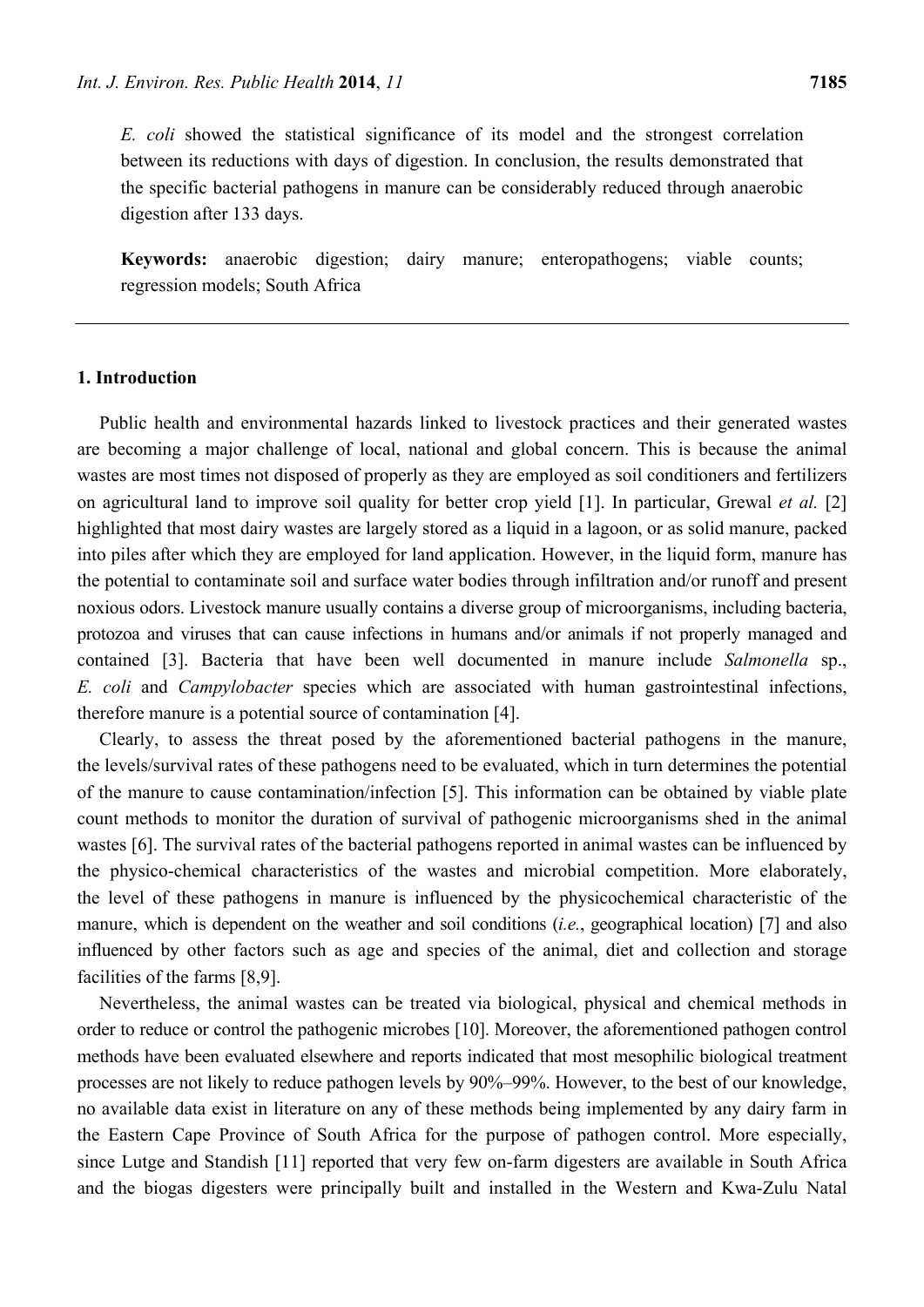provinces of the country [12]. In addition, the information about the potential environmental and health risks related to animal manure is obvious [13,14].

Against this background, this study sought to determine the reduction of *E*. *coli*, *Salmonella* and *Campylobacter* species by investigating their viable counts before, during and after mesophilic anaerobic digestion of dairy manure obtained from the Fort Hare Dairy Farm, Alice, Eastern Cape Province of South Africa for the purpose of reducing bacterial pathogens as one of the facets in the overall sanitization of the environment. In addition, regression models were developed to emphasize the relationship between the logarithmic bacterial count and the duration of digestion (retention time).

## **2. Materials and Methods**

## *2.1. Experimental Set Up*

A balloon digester was enclosed within a concrete structure  $(8 \text{ m}^3)$  divided originally into three compartments: feeding tank of 83 cm height, 89 cm width and 95 cm length; bioreactor tank of 3.25 m height and 2 m width and lastly, the effluent tank (Figure 1). It was installed within the concrete structure because it is highly susceptible to physical damage and difficult to repair [12]. The balloon is the airtight chamber within which the anaerobic degradation of the dairy waste was conducted as both ends of the balloon were sealed with concrete to the influent chamber and the other to the effluent chamber. In addition, four temperature sensors (two sensors embedded at different levels in the slurry, one sensor at the biogas space and the last sensor within the concrete chamber housing the balloon digester (ambient) were externally connected to the Hobo U12, 4-channel data logger which was configured to log, the daily slurry, biogas and the ambient temperature profiles every 30 min. Also, a gas analyzer harboring methane and carbon dioxide gas sensors was connected through tubing incorporating a flow transducer. As the biogas flows through the tubing, the flow transducer measured the flow rate of the biogas into the gas analyzer, where the percentages composition of methane and carbon dioxide (important greenhouse gases) were detected.

Accordingly, the balloon digester was charged with a homogeneous mixture of dairy manure and water in the ratio 1:1 [15]. The mixing ratio was determined by the moisture content of the dairy manure procured from the Fort Hare Dairy Farm. The digester was batch operated under mesophilic conditions for six months.

#### *2.2. Microbial Analysis*

Total viable counts of bacterial colonies on solidified agar plates were used as a measure of the level of particular bacterial cells present in the manure. Initial bacterial counts in the original fresh manure were evaluated before the digestion process. In addition, during digestion, samples were withdrawn from the digester, every three, seven and fourteen day interval for continuous evaluation of bacterial counts. Each withdrawn sample was aseptically collected into sterile centrifuge tubes and transported on ice to the laboratory. Samples required for the determination of *Campylobacter* and *Salmonella*  counts were introduced into the typtic soy broth before transportation to the laboratory [16].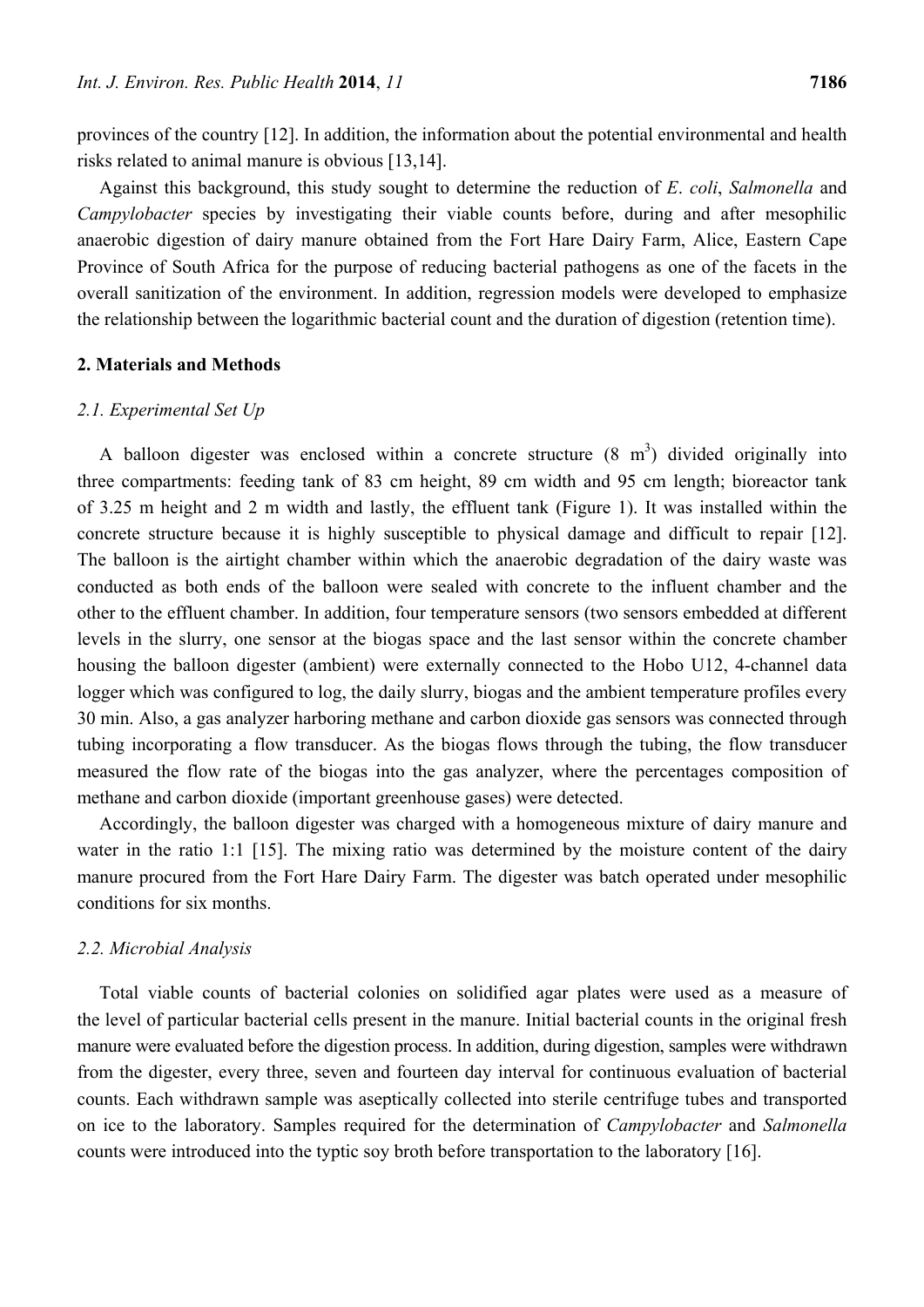

**Figure 1.** Designed layout of constructed balloon digester with the data acquisition system.

Notes: 1, Campbell data logger; 2, Gas analyser; 3, Flow transducer; 4, Hobo data logger; 5, Produce gas temperature sensor; 6, Intermediate slurry temperature sensor; 7, Bottom slurry temperature sensor; 8, Chamber inlet; 9, Chamber outlet; 10, Slurry trap inside balloon; 11, Slurry inlet; 12, Slurry outlet; 13, Balloon digester; 14, Insulation cover; 15, Gas collection chamber; 16, Ambient temperature sensor; 17, Pump; 18, Control valve

Evaluation of the total bacterial counts was conducted as per the method of Poudel *et al.* [3]. Briefly, 1 g of each sample was serially diluted tenfold in 9 mL of sterile physiological saline. Dilutions from  $10^{-1}$  to  $10^{-5}$  were spread in triplicates on different microbiological media, including *Salmonella*/*Shigella* agar (Conda, Madrid, Spain), *E*. *coli* chromogenic agar (Conda), and blood free *Campylobacter* agar (mCCDA, Conda) to obtain total *Salmonella* sp., total *E*. *coli* and total *Campylobacter* sp. counts, respectively. All inoculated plates were incubated at 37 °C for 24 h, except that the plates for total *Campylobacter* counts were incubated at 42 °C under microaerophilic conditions provided by a gas generating kit (BR0038, Oxoid, Basingstoke, UK) for 24–48 h [17]. After incubation, the number of emergent colonies on each plate was counted taking into considerations their morphological and cultural characteristics [18,19]. Each value was recorded on a table and it represented the mean of triplicate spreading [20]. Of great significance, Sutton [21] recommended that where no colony was counted on the plate, the count should be recorded as less than the detection limit and the day of digestion was considered as the survival period of the pathogen. As indicated in this study,  $10^{-1}$  (1:10) dilution produced no colonies on plates, the number of counts was <10 cfu/g. Furthermore, after the 10-fold dilution, we plated just 100 μL (not a full mL) of 1:10 dilution. In effect, an additional  $10^{-1}$  dilution (100 µL/1000 µL). Therefore, the total effective dilution was  $10^{-1} \times 10^{-1} = 10^{-2}$ . Hence, the detection limit was  $10^2$  cfu/g manure.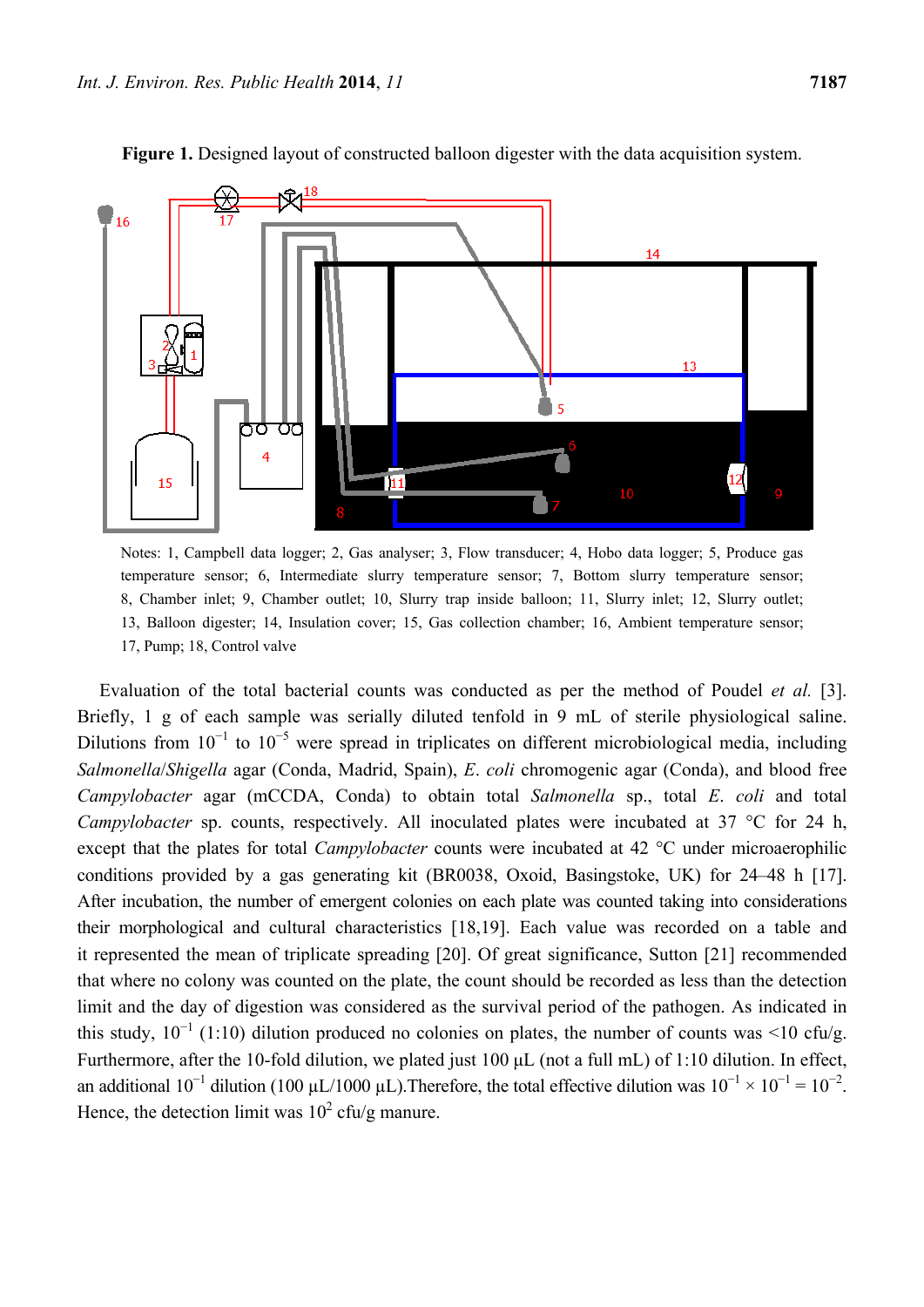#### *2.3. Statistical Analysis*

Data were analyzed and a linear regression model was developed between log bacterial load and days of anaerobic digestion using Matlab statistical software package (Student version, R2012a, The MathWorks, Inc., Natick, MA, USA).

#### **3. Results**

Clearly, *Campylobacter* sp., *Escherichia coli* and *Salmonella* sp. were present in the manure with initial viable counts of  $10.1 \times 10^3$ ,  $3.6 \times 10^5$  and  $7.4 \times 10^3$  cfu/g, respectively, whose equivalence in logarithmic values were 4, 5.6 and 3.9 cfu/g, respectively. These bacteria were identified and confirmed by their morphological and culture characteristics. In addition, the viable counts of the bacteria in the manure before, during and after anaerobic digestion were converted to logarithmic values. These logarithmic values were plotted against retention time in days as shown in Figure 2a–c to reveal their relationship. The bacterial load (log viable counts) of *Campylobacter* sp., *E*. *coli* and *Salmonella* sp. decreased with an increase in the number of days from 4, 5.6, and 3.9 to <detection limit, respectively, through a period of 18, 62 and 133 days, respectively. These different numbers of days represented the days in which no growth was observed from the  $10^{-1}$  dilution of the sample used for the isolation of each of the bacterium. The survival rate in days was therefore in the sequence; *Campylobacter* sp. < *E. coli* < *Salmonella* sp.



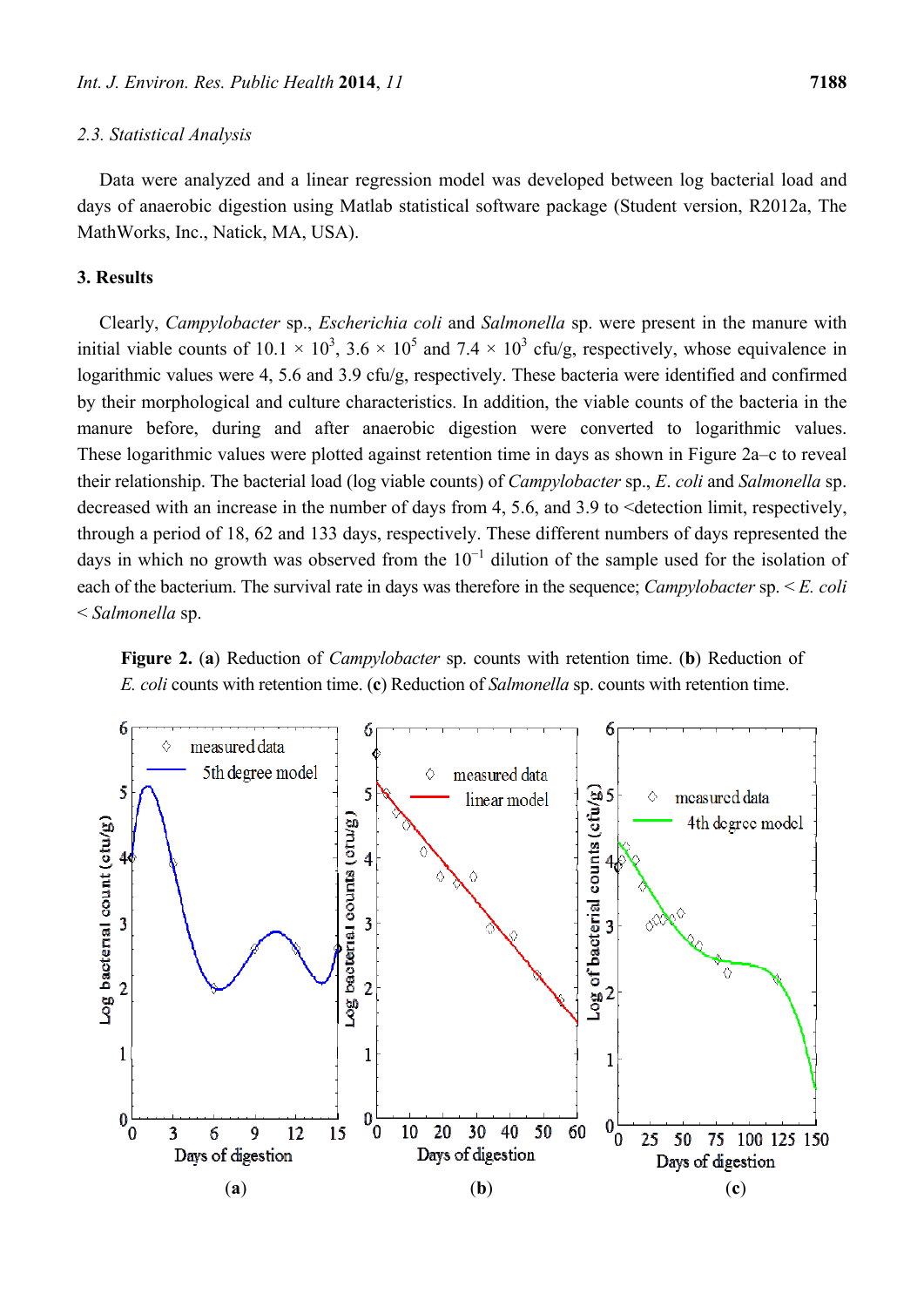On the other hand, a 1 log reduction (90%) of *E*. *coli* and *Campylobacter* sp. was obtained during the period of digestion whilst *Salmonella* sp. were reduced by 2 log (99%) between day 9 and 14 and 1 log reduced throughout the rest of the process.

The relationship between log bacterial counts and the days of digestion are shown in Table 1. The regression models were developed wherein the last entry on the data set  $\left( \langle 100 \text{ cfu/g},\rangle \right)$ the detection limit) was excluded in order to maintain data integrity. These models indicated the kind of relationship and the highest *p*-value of 0.957 noted the statistical significance/degree of validity presented by the regression model incorporating the log reduction of *E. coli* with days of digestion.

|            | <b>Bacteria</b> Log of Count | $X^3$                | ${\bf X}^4$ | $X^3$ | $\mathbf{X}^{\mathbf{2}}$                                               |         | Constant $R^2$ <i>p</i> -value |       |             |
|------------|------------------------------|----------------------|-------------|-------|-------------------------------------------------------------------------|---------|--------------------------------|-------|-------------|
| ERN        |                              |                      |             |       |                                                                         | $-0.61$ | 5.2                            |       | 0.976 0.957 |
| <b>SMN</b> |                              |                      |             |       | $-4.5 \times 10^{-8}$ $1 \times 10^{-5}$ $-5.1 \times 10^{-4}$ $-0.023$ |         | 4.3                            | 0.960 | 0.773       |
| <b>CPL</b> |                              | $3.8 \times 10^{-3}$ | $-0.015$    | 0.21  | $-1.2$                                                                  | 2.1     |                                | 0.991 | 0.723       |

**Table 1.** Regression model of log bacterial count with retention time (days).

Notes: ERN, *Escherichia coli*; SMN, *Salmonella* sp.; CPL, *Campylobacter* sp.; Y = log the bacterial count and  $X =$  days of digestion.

#### **4. Discussion**

Theoretically, under normal circumstances and favorable conditions, a bacterium tends to thrive in the environment where it occurs by first adapting to the environment and subsequently growing, multiplying or dividing by binary fission. Later, when the growth of these bacterial cells becomes limited, they stop dividing until they eventually die, causing a decline in their population due to lack of space, exhaustion of nutrients and accumulation of toxic waste products. Factors such as moisture, temperature, and pH, nutrients (both macro- and micronutrients) are necessary for microbial survival [22]. However, this pattern of growth is often not represented practically in the environment. Specifically, the decay rate of viable bacterial in a biogas plant can be influenced by many factors including temperature, treatment time, pH, volatile fatty acids, batch or continuous feeding process, bacterial species and available nutrients [23].

For farm-based purposes, we investigated the significance of using an anaerobic digester to sanitize dairy cattle manure prior to further usage. This was achieved by monitoring the fate of selected zoonotic pathogens such as *Campylobacter* sp., *Salmonella* sp. and *Escherichia coli* by a viable plate count assay. The viable counts revealed the viability of these bacteria with time and ranged from  $10.1 \times 10^3$ ,  $3.6 \times 10^5$ , and  $7.4 \times 10^3$  to concentrations below the detection limit (<100 cfu/g), respectively. We noted that the survival rates of the aforementioned pathogens were in the order; *Campylobacter* sp. (18 days) < *Escherichia coli* (62 days) < *Salmonella* sp. (133 days) as shown in Figure 2a–c. However, this contradicts the finding of Strauch [7] who reported that the inactivation of pathogens in manure is reliant on the initial level of these pathogens present. Accordingly, *E*. *coli* with the highest concentration of 3.6  $\times$  10<sup>5</sup> cfu/g, determined in manure before the anaerobic digestion treatment, was expected to take the longest time to be inactivated. Contrarily, in this study, *Salmonella* sp. with the least concentration of 7.4  $\times$  10<sup>3</sup> cfu/g had the longest survival period.

Regarding the log reduction of these enteropathogens during their survival periods, a 1log reduction of both *E*. *coli* and *Campylobacter* species was achieved, indicating a 90% killing rate of these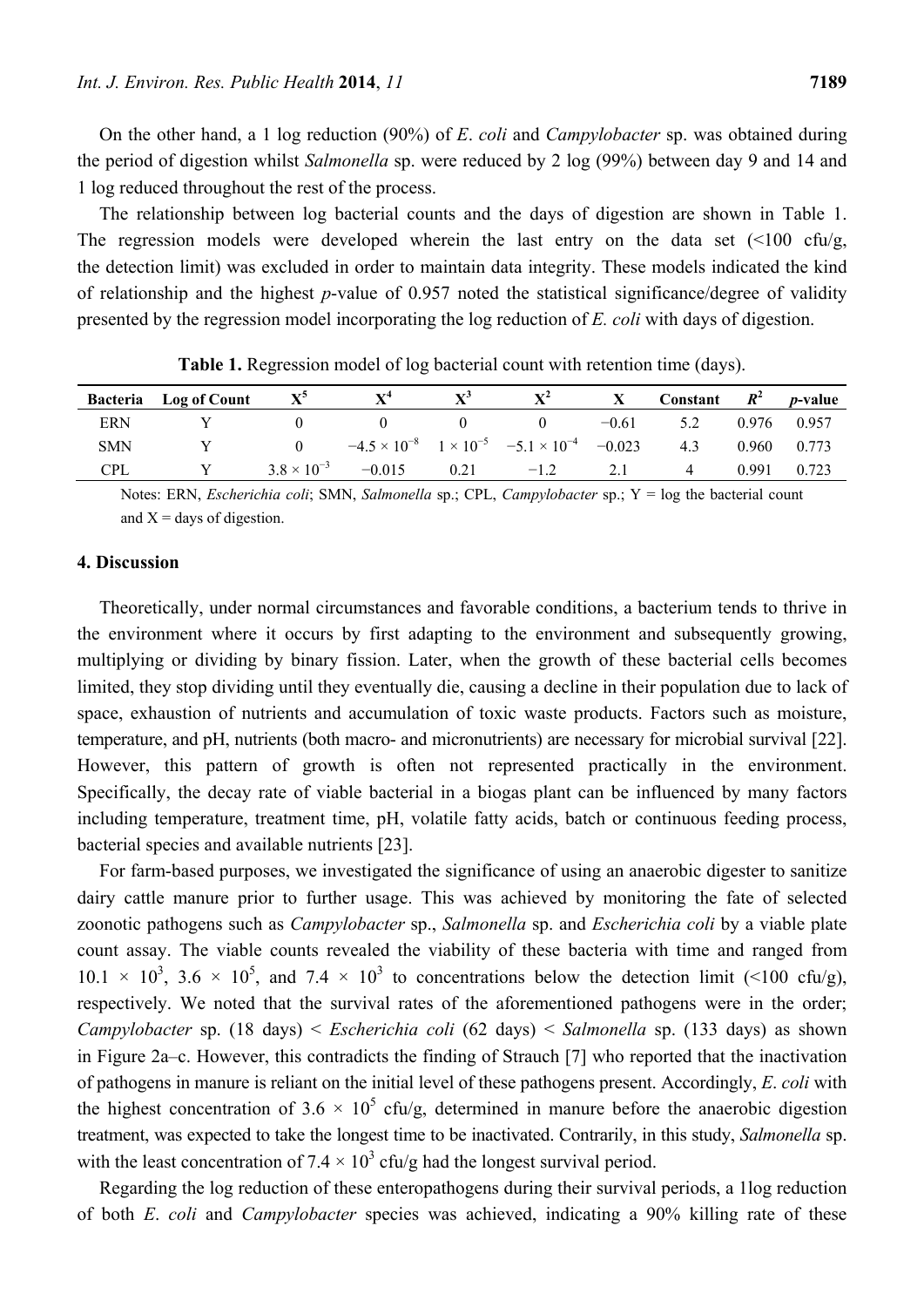bacterial cells during digestion. Contrarily, the decay rate of *Salmonella* cells was not consistent; a 2 log reduction of these cells occurred between day 9 and 14 and a 1 log reduction throughout the rest of the process representing a killing rate of 90% to 99% during the anaerobic degradation process. Despite the magnitude of the log reduction, these small reductions in the prevalence or levels of these zoonotic pathogens in manure being treated anaerobically would significantly lower the risk of pathogen dissemination through land application/spreading of manures as large quantities of wastes are often generated [5]. In addition, this method of treatment generated biogas; an alternative energy source which could be used for heating and or converted to electricity by combined heat and power plants for other purposes. Moreover, the greenhouse gases (methane and carbon dioxide) were confined within the digester thus prevents global warming [24].

Although, we measured some physicochemical characteristics of our manure sample that are relevant for anaerobic digestion, and which also support the growth of these bacteria, literature has it that cattle manure is well balanced nutritionally with a C:N ratio of between 20 and 30 and is a good source of nitrogen; all of which are necessary for the growth of anaerobic microorganisms [25]. In addition, Sahlström [23] in his findings noted the variation in the survival rates between bacteria and attributed it to the differences in bacterial species (type) and available nutrients. Consequently, as shown in Figure 2a–c, the duration of survival of these bacteria *(i.e.*, 18, 62 and 133 days for *Campylobacter* sp., *E*. *coli* and *Salmonella* sp., respectively) could be influenced by the characteristics endowed to each bacteria even though they belong to the same domain, bacteria. It is obvious that being classified under different genus and species inferred they might possess different phenotypes and genotype characteristics, thus they might vary in the environmental requirements necessary for their growth [26,27]. Furthermore, the growth of these bacteria could also be affected by the different stages that are involved in the degradation process of the organic matter under anaerobic conditions. This could simply be explained by the fact that the decomposition of any organic material entails different degradation steps that requires microorganisms which may be specific for each stage, thus resulting in varying end products throughout the process [27].

More elaborately, the trend in the survival rate might possibly be explained by the fact that *Campylobacter* sp. is microaerophilic in nature [28] thus subjecting these cells under strict anaerobic conditions would cause them to die out quickly after a while (in this case 18 days) as compared to the other bacterial cells that are facultative in nature (*i.e.*, can survive both in the presence and absence of oxygen). Moreover, the early phases of anaerobic degradation process produce  $CO<sub>2</sub>$  and a decrease in pH (due to the level of volatile fatty acids) [29]. This may suggest that *Campylobacter* cells were most probably sustained under such conditions and eventually die out as the process progresses. Not withstanding, Bui *et al.* [30] reported that the ability of *Campylobacter coli* to survive in manure and the capability to cause human infection are not clearly comprehended.

Furthermore, *Escherichia coli* and *Salmonella* sp. belong to the group *Enterobacteriaceae* that are responsible for the deconstruction of biomass during the first step in the bioconversion of carbohydrates to methane, as active fermenters that are anaerobic in nature [31–33]. This may suggest that the prevailing anaerobic conditions under which decomposition was conducted, supported these organisms for a further length of time as opposed to *Campylobacter* species. However, the overall results of the rate of killing of the bacteria (log reduction) contradict earlier reports by Côté *et al.* [20],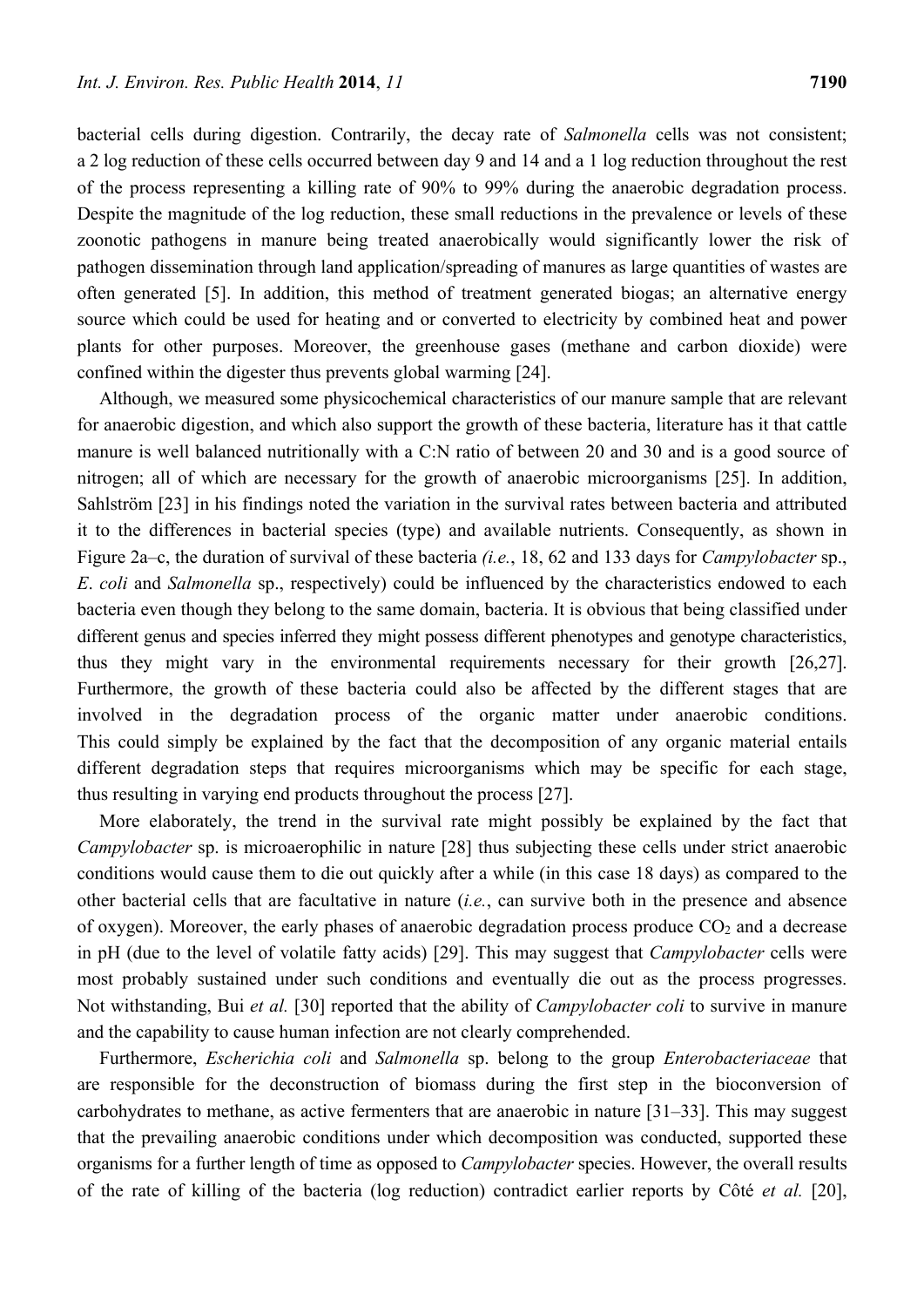Poudel *et al.* [3] and Harrison *et al.* [34] who reported the reduction of these enteropathogens by 97.94% to 100%, 99.999% and 99% to 100%, respectively.

These contradictory results are expected because the metabolic activities of specific organisms during anaerobic digestion could be influenced by the chemical composition of the wastes, environmental factors (temperature), digester operating conditions (batch or continuous mode) as well as the type of digester used [23,35]. Moreover, the physicochemical properties of wastes are dependent on the weather and soil conditions that influence the feed (vegetation) of these animals and this might vary from one geographical location to the other added to the fact that the overall microbial species also vary with farm practices and the aforementioned environmental conditions.

In addition, from the above Figure 2a–c, the regression lines were the generated models. From these, it can be depicted that the log of bacterial counts reduced with an increase in digestion time (number of days). However, the rate of reduction of the bacteria was in the order *Campylobacter* sp. < *E. coli* < *Salmonella*; even though, it was reported that the inactivation of microbial pathogens is subject to the initial counts of the specific microbes present in the wastes [7]. Furthermore, the equations for the different models are as shown in Table 1 and these regression models were used to forecast the log bacterial count reduction with time. The linear regression model showing the log reduction of *E*. *coli* with days of digestion has the highest *p*-value of 0.957 thus it is statistically significant indicating that the experimental data fits well into the model and 97.6% of the data variability can be interpreted by its regression model therefore, a higher validity of the model.

#### **5. Conclusions**

Anaerobic digestion technology was shown as a promising technology for the reduction of bacterial pathogens occuring in dairy manure as one of the facets in the overall process of sanitizing the environment for better public health safety. The microbial load was grossly reduced and the reduction of bacterial pathogen depended on the days of digestion. This indicates the need for biogas digesters on farms to recover biogas, a cheaper source of energy from the readily available animal manure and in addition aid in sanitization. Furthermore, the information generated by the interpretation of data recorded in this study, provides the basis for the development of guidelines essential for good and suitable plans for manure handling by farmers as they can be correlated with the farm practices thereby helping the farmers in proper management.

### **Acknowledgments**

We are grateful to Claude Leon Foundation, South Africa for financial support. Special thanks to the Fort Hare Institute of Technology for the purchase of the materials utilized in this study and also to Makhozanele David May and Filipu Yelton Ndlovu for technical assistance.

#### **Author Contributions**

Christy E. Manyi-Loh conceived and designed the study. She executed the work and also analyzed, and interpreted the data as well as drafted the manuscript. Edson L. Meyer, Sampson N. Mamphweli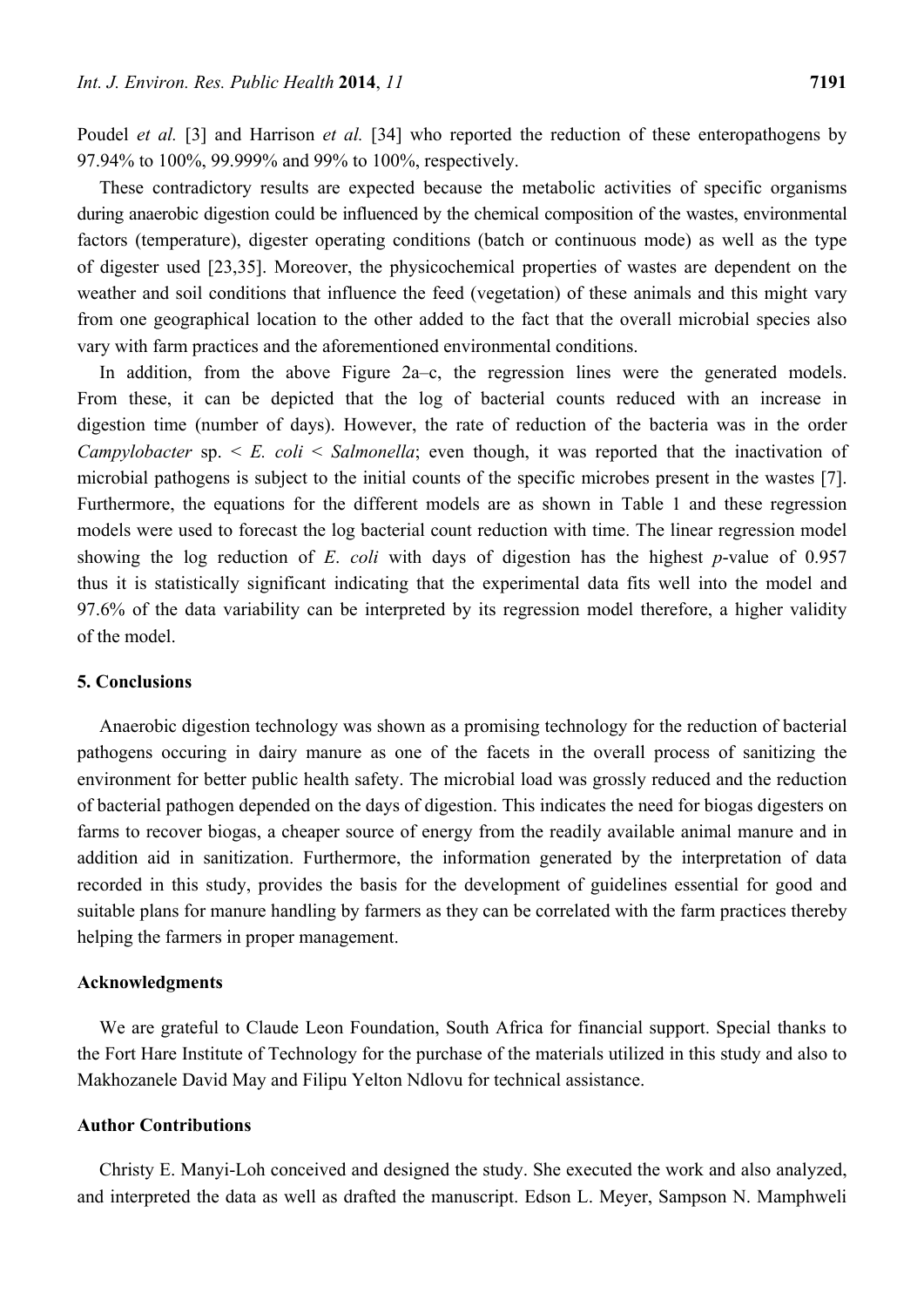and Golden Makaka participated in the conception and design of the study. Anthony I. Okoh participated in designing of the study and critically revised the manuscript for important intellectual content. Michael Simon critically revised the manuscript for important intellectual content. All the authors read, edited and approved the final version of the manuscript for publication.

# **Conflicts of Interest**

The authors declare no conflict of interest.

# **References**

- 1. Grant, S.; Marshalleck, A. Energy Production and Pollution Mitigation from Broilers Houses on Poultry Farms in Jamaica and Pennsylvania. *Int. J. Serv. Learn. Eng.* **2008**, *3*, 41–52.
- 2. Grewal, S.K.; Rajeev, S.; Sreevatsan, S.; Michel, F.C., Jr. Persistence of *Mycobacterium avium* subsp. *Paratuberculosis* and other zoonotic pathogens during simulated composting, manure packing and liquid storage of dairy manure. *Appl. Environ. Microbiol.* **2006**, *72*, 565–574.
- 3. Poudel, R.M.; Joshi, D.R.; Dhakal, N.R.; Karki, A.B. Anaerobic digestion of sewage sludge mixture for the reduction of indicator and pathogenic microorganisms. *Sci. World* **2010**, *8*, 47–50.
- 4. Vanselow, B.A.; Hornitzky, M.A.; Bailey, G.D. Intensification of cattle production increases the risk of zoonotic campylobacteriosis. In Proceedings of the 11th International Symposium on Veterinary Epidemiology and Economics, Cairns, Australia, 6–11 August 2006.
- 5. Hutchison, M.L.; Walters, L.D.; Avery, S.M.; Munro, F.; Moore, A. Analyses of livestock production, waste storage and pathogen levels and prevalences in farm manures. *Appl. Environ. Microbiol.* **2005**, *71*, 1231–1236.
- 6. Nicholson, F.A.; Groves, S.J.; Chambers, B.J. Pathogen survival during livestock manure storage and following land application. *Bioresource Technol.* **2005**, *96*, 135–143.
- 7. Strauch, D. Survival of pathogenic micro-organisms and parasites in excreta, manure and sewage sludge. *Rev. Sci. Tech. Off.* **1991**, *10*, 813–846.
- 8. Hess, T.F.; Grdzelishvili, I.; Sheng, H.Q.; Hovde, C.J. Heat inactivation of *E. coli* during manure composting. *Compost Sci. Utilization* **2004**, *12*, 314–322.
- 9. Martin, H. Manure composting as a pathogen reduction strategy. In *Agricultural Engineering and Animal Science. Factsheet*; Ministry of Agriculture and Food: Guelph, ON, Canada, 2005.
- 10. Čempírková, R.; Šoch, M. The analysis of real microbiological risks for dissociated slurry. *Agric. Trop. Subtrop.* **2007**, *40*, 164–171.
- 11. Lutge, B.; Standish, B. Assessing the potential for electricity generation from animal waste biogas on South African farms. *Agrekon: Agric. Econ. Res. Policy Pract. South. Afr.* **2013**, *52*, 1–24.
- 12. Mukumba, P.; Makaka, G.; Mamphweli, S.; Simon, M.; Meyer, E. An insight into the status of biogas digesters technologies in South Africa with reference to the Eastern Cape Province. *Fort Hare Pap.* **2012**, *19*, 5–29.
- 13. Gerba, C.P.; Smith, J.E., Jr. Sources of pathogenic microorganisms and their fate during land application of wastes. *J. Environ. Qual.* **2005**, *34*, 42–48.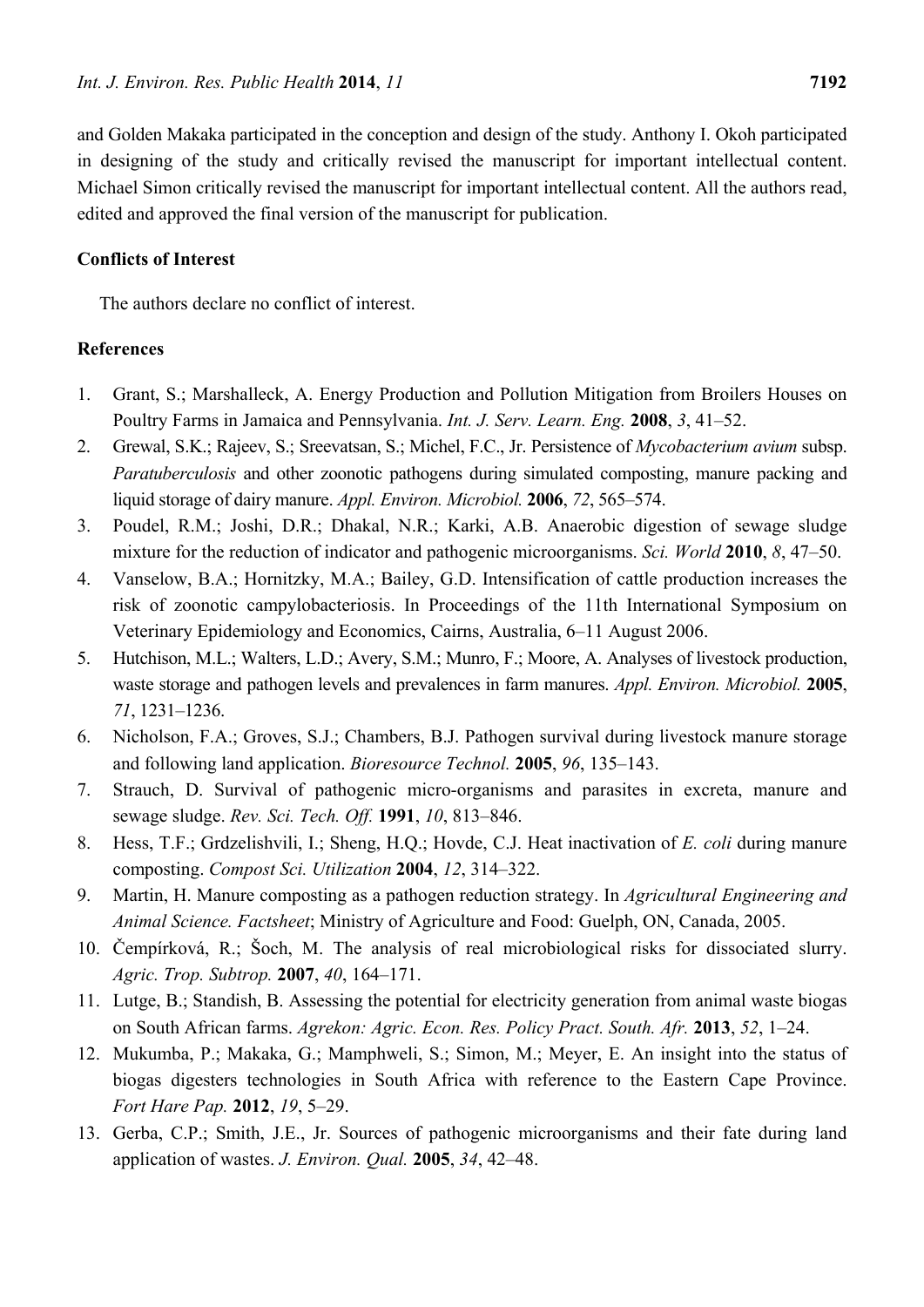- 14. Manyi-Loh, C.E.; Mamphweli, S.N.; Meyer, E.L.; Okoh, A.I.; Makaka, G.; Simon, M. Micobial anaerobic digestion as an approach to the decontamination of animal wastes in pollution control and generation of renewable energy. *Int. J. Environ. Res. Public Health* **2013**, *10*, 4390–4417.
- 15. Yongabi, K.A.; Harris, P.L.; Lewis, D.M.; Agho, M.O. Preliminary study on the effect of anaerobically digested cow dung slurry on the antimicrobial activity of three medicinal plants. *Afr. J. Micobiol. Res.* **2009**, *3*,168–174.
- 16. Srijan, A.; Bodhidatta, L.; Mason, C.J.; Bunyarakyothin, G.; Jiarakul, W.; Vithayasai, N. Field evaluation of a transport medium and enrichment broth for the isolation of *Campylobacter* species from human diarrheal stool samples. *Open J. Med. Microbiol.* **2013**, *3*, 48–52.
- 17. Nyachoti, C.M.; Omogbenigun, F.O.; Rademacher, M.; Blank, G. Performance responses and indicators of gastrointestinal health in early-weaned pigs fed low-protein amino acid-supplemented diets. *J. Anim. Sci.* **2006**, *84*, 125–134.
- 18. Cheesbrough, M. Part 2: Microbiology. In *District Laboratory Practice in Tropical Country*; Cambridge University Press: Cambridge, UK, 2000.
- 19. *Campylobacter Jejuni* and *Campylobacter coli*; In *OIE Terrestrial Manual*; World Organization for Animal Health: Paris, France, 2008; pp. 1185–1191.
- 20. Côté, C.; Massé, D.I.; Quessy, S. Reduction of indicator and pathogenic microorganisms by psychrophilic anaerobic digestion in slurries. *Bioresour. Technol.* **2006**, *97*, 686–691.
- 21. Sutton, C. Accuracy of Plate Counts. Available online: http://www.microbiol.org/wp-content/ uploads/2010/07/Sutton.jvt\_.2011.17\_3.pdf (accessed on 9 July 2014).
- 22. Willey, J.; Sherwood, L.M.; Woolverton, C.J. Microbial growth. In *Prescott's Microbiology*, 8th ed.; McGraw-Hill Companies Inc.: New York, NY, USA, 2011; pp. 162–189.
- 23. Sahlström, L. A review of survival of pathogenic bacteria in organic waste used in biogas plants. *Bioresour. Technol.* **2003**, *87*, 161–166.
- 24. Ramanathan, V.; Feng, Y. Air pollution, greenhouse gases and climate change: Global and regional perspectives. *Atmos. Environ.* **2009**, *43*, 37–50.
- 25. Strik, D.P.B.T.B.; Domnanovich, A.M.; Holubar, P.A. A pH-based control of ammonia in biogas during anaerobic digestion of artificial pig manure and maize silage. *Process Biochem.* **2006**, *41*, 1235–1238.
- 26. Willey, J.; Sherwood, L.M.; Woolverton, C.J. Microbial Taxonomy and Evolution of Diversity. In *Prescott's Microbiology*, 8th ed.; McGraw-Hill Companies Inc.: New York, NY, USA, 2011; pp. 446–472.
- 27. Babaee, A.; Shayegan, J. Effects of Organic Loading Rates (OLR) on production of methane from anaerobic digestion of vegetable waste. In Proceedings of the World Renewable Energy Congress, Linköping, Sweden, 8–13 May 2011; pp. 411–417.
- 28. Anunputtikul, W.; Rodtong, S. Laboratory Scale Experiments for Biogas Production from Cassava Tubers. In Proceedings of the Joint International Conference on "Sustainable Energy and Environment (SEE)", Hua Hin, Thailand, 1–3 December 2004; pp. 238–243.
- 29. Bui, X.T.; Woff, A.; Madsen, M.; Bang, D.D. Fate and survival of *Campylobacter coli* in swine manure at various temperatures. *Front. Microbiol.* **2011**, *2*, doi:10.3389/fmicb.2011.00262.